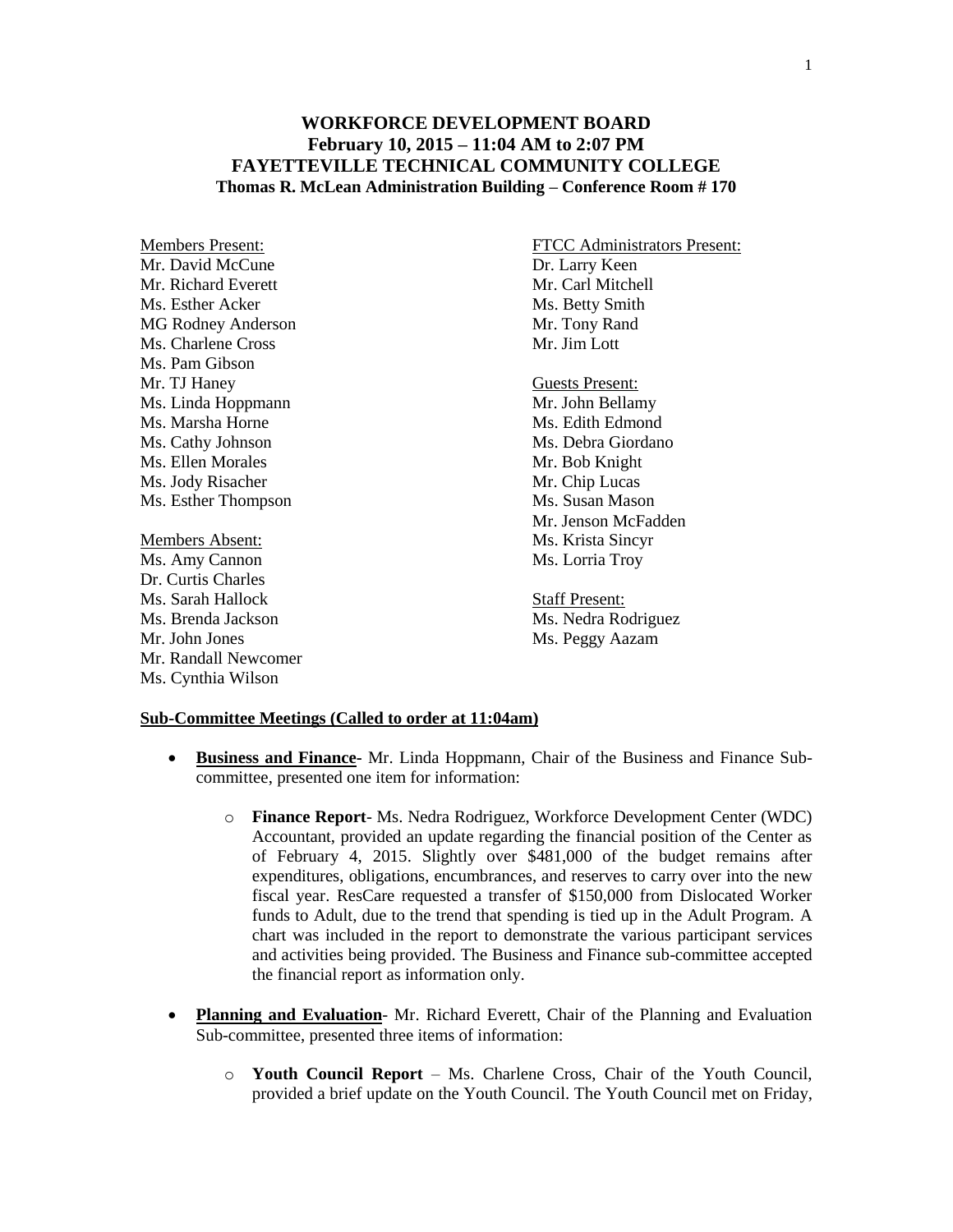February 6, 2015. As recommended and approved at the December 9, 2014 WDB meeting, the contract with the Cumberland County School System to run the Youth Programs was extended through June 2016. Due to the shift in focus to Out-of-School youth with the upcoming Workforce Innovation and Opportunity Act (WIOA), the Youth Program will become more integrated with the Career Center and maintain a presence as part of the Intake and Engagement Team. The Youth Council will continue to brainstorm for ideas and suggestions related to program redesign methods and marketing strategies to meet the WIOA requirement to spend 75% of funds on Out-of-School youth, ages 16-24. The emphasis of the program will shift from academic progress to employment, which will require closer partnerships with entities that provide Work-Based Learning opportunities (i.e. Apprenticeship, Customized Training, and On-the-Job Training). The Program will continue to work with the school system, as well as increase their participation with Job Corps, the Juvenile Justice System, and foster care programs, to develop outreach strategies to recruit and support Out-of-School youth participants. The Summer Youth Work Experience Program will continue for the summer of 2015, with an increase in the number of Out-of-School participants. The Youth Council has decided to postpone a final decision on purchasing soft skills training software until the final WIOA regulations are released and there is a plan in place for the redesign of the Youth Program. WIN, the software program they were exploring, is used as preparation for the Work Keys assessment, and not used locally for soft skills training. Ms. Esther Thompson asked how a software program can teach soft skills. Mr. Chip Lucas, Executive Director, Career and Technical Education (CTE), for CCS, explained that the youth are learning digitally, and the software is modular-based and allows the individual to earn badges upon successful completion of each session. It is also beneficial for the auditory learner and allows the user to work at their own pace. It is evident that something has to be done about the lack of soft skills. Mr. Everett said that what is obvious to some may not be to others, and they need to try new things to figure out what will work. Ms. Susan Mason suggested that they coordinate with TANF, as there are a lot of programs for 18-24 year olds. Mr. Jim Lott, Director, and the Youth Program staff participated in a two-part webinar on strategies for Out-of-School youth recruitment presented by Jodie Sue Kelly, a national expert on Youth Programs. The webinar provided ideas and suggestions on how to better approach impending changes as a result of the new WIOA law, and it prompted the Youth Council to suggest drafting a letter to notify parents and participants of the anticipated impact to the Program. Mr. Carl Mitchell reported that the Youth Council has really taken off since Cumberland County Schools has presided over the Youth Program, and he thanked Mr. Lucas, Ms. Cross, as well as the rest of the Youth Council and Youth Program staff for their efforts. The next Youth Council meeting is scheduled for Friday, March 27, 2015 at noon at the Career Center. The Planning & Evaluation sub-committee accepted the update as information only.

o **Update on Contract for WIA Youth Program –** Mr. Lucas provided an update on the WIA Youth Program. He reiterated the value of Jodie Sue Kelly's webinar which made the point that they have be cognizant of the reading level of their target audience. Most of the materials put out by Youth Programs nationwide are at a college reading level while the majority of Youth participants read at less than a  $6<sup>th</sup>$  grade level. They have to be proactive with their marketing, but must remain mindful of their focus group. Youth Services Staff have attended Career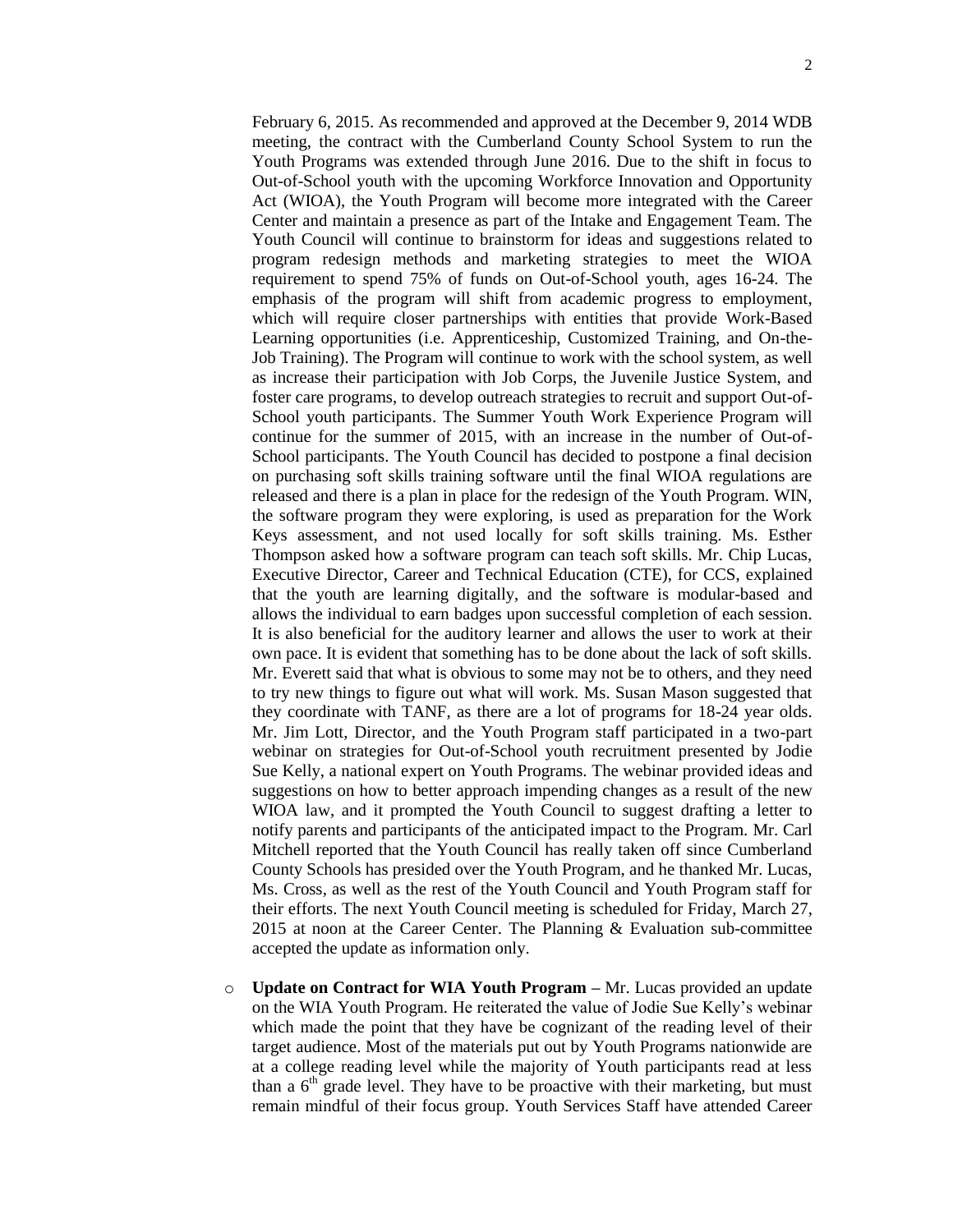Development Facilitator professional development at the NC Training Center On January 14, 2015 and have been involved in the planning stages of the  $9<sup>th</sup>$  annual NC Youth Summit scheduled for April 24-25, 2015 in Greensboro. There are a total of 249 Youth participants, including those in follow-up status. At least 15 youth are in the process of entering work experience opportunities with local employers including TJ Maxx, Marshall's, Cape Fear Valley Medical Center, and Fayetteville State University. An Education Workshop took place on February 7, 2015 at DSS, and a community service/parent connection event is scheduled for March 7, 2015 at the Career Center. The Youth Council tasked Mr. Lucas to draft the letter notifying parents and participants of the anticipated impact to the Youth Program as a result of WIOA. He will ensure that the letter will contain the right amount of information in regard to WIOA since the regulations have not been released. As of January 3, 2015, 84% of the contract funds have been spent and/or accrued. Mr. Lucas shared that CCS wrote a letter of intent for a Golden Leaf grant opportunity that seeks to provide assistance for projects that support the building blocks of economic development. Dr. Frank Till, Superintendent for CCS, has tasked CTE with tackling the soft skills gap, and if CCS is invited to apply for the grant, their proposal will include many of the same initiatives and recommendations proposed by the WDB and Youth Council (i.e. Career Readiness, soft skills, etc.). Though the grant provisions are broad, the proposal will outline specific goals for the community to work together on. The Planning & Evaluation sub-committee accepted the update as information only.

- o **Update on Contract for WIA Adult & Dislocated Worker Program -** Ms. Lorria Troy, Program Director for ResCare Workforce Services, provided an update on the WIA Adult & Dislocated Worker Program. The Program continues to exceed their contract goals for the year for the categories of Customers Enrolled in WIA, New Customers Enrolled in Occupational Training, and Customers Receiving a Training Service. Contract year to date, 78% of total training funds have been obligated (88% of Adult funds and 64% of Dislocated Worker funds). Contract year to date, 10 Work Experience and 15 On-the-Job Training (OJT) contracts have been initiated, and 52 WIA participants have been placed in employment. The Facilitator will be providing job search/readiness workshops at the City of Fayetteville Neighborhood Resource Center located on Wilmington Road in effort to reach customers who may not make it to the Career Center. Students enrolled in a Certified Nursing Assistant (CNA) class offered through FTCC's College and Career Readiness Basic Skills Plus program received an overview of WIA services on January 22, 2015, and eligible students will receive assistance with allowable training program-related costs. Ms. Debra Giordano, Director of Operations and General Manager of ResCare, acknowledged the great partnership and support of the WDB. The Planning & Evaluation sub-committee accepted the update as information only.
- **Labor Market Information** Ms. Cathy Johnson, Chair of the Labor Market Information sub-committee, presented two items of information:
	- o **Review of most recent LMI report** Mr. Lott referred to the Labor Market Overview provided by the Labor & Economic Analysis Division (LEAD) of the NC Department of Commerce for January and February 2015 included in the notebook. Unemployment rate at the local, state, and national levels continue to decrease. Ms. Cross reported that they have received a lot of interest in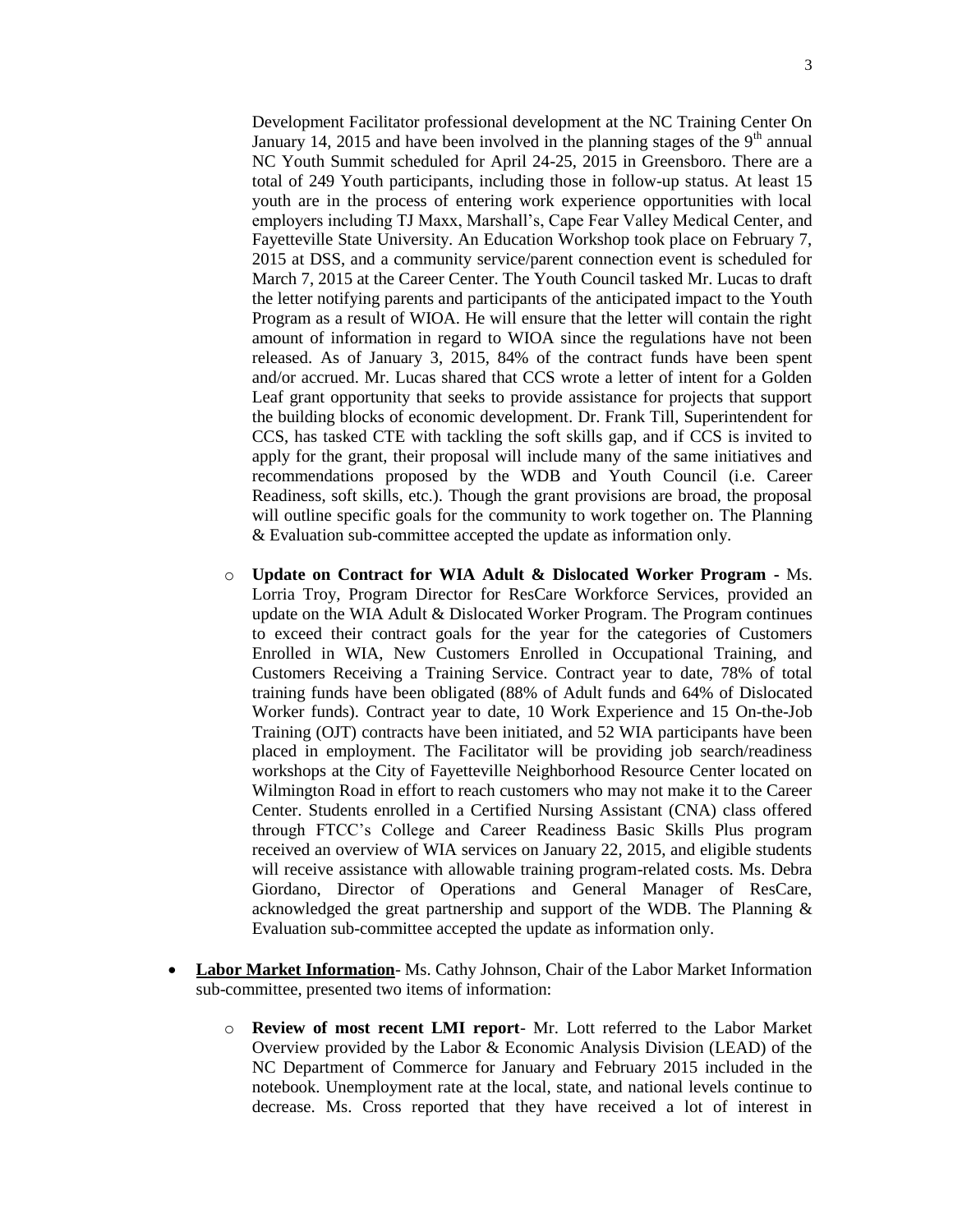apprenticeship from manufacturing companies. Cumberland County census information was also included in the notebook, as well as a custom report out of the Economic Modeling Specialists International (EMSI) database which showed the largest and fastest growing industries in Cumberland County. Mr. Mitchell suggested that the WDB consider the information when determining the need for services. The Labor Market Information sub-committee accepted the data as information only.

o **Update on Align4NCWorks initiative**- Based on the recommendations of the former Align4NCWorks Ad Hoc committee, Mr. TJ Haney (Executive Director for Economic Development and Military Continuing Education for FTCC) and Ms. Johnson (Director of Economic Development for the Economic Development Alliance of Fayetteville and Cumberland County) are to meet in the first month of each calendar quarter (January, April, July, and October) for the purpose of sharing and leveraging the information gathered from their ongoing contact with business and industry. Relative information will be shared with the WDB, FTCC, and Career Center staff to ensure that they are aware of changes in workforce needs in a timely manner in order to adjust applicable training and placement services for employers and jobseekers. Mr. Haney provided a summary of their first meeting, which was held on January 16, 2015 at the new Chamber of Commerce office on Maxwell Street. While the names and responses of the business and industry leaders she spoke with must remain confidential, Ms. Johnson was able to share some of the general comments and concerns of the companies she surveyed in the second quarter of 2014-2015. Of the 18 visits, 14 were to industry, 3 were to service providers, and 1 was a military contractor. The extensive survey collects information on the Product/Service, Market, Industry, Management, Workforce, Technology, Utility Services, and Quality of Life/Community Services. Comments related to workforce issues included that four of the companies surveyed would like to expand and/or add new employees within the next three years, none of the companies surveyed are at risk of closing, and half provide in-house workforce training. The Community College, State Workforce Services, and Workforce received above average ratings. Most companies ranked the availability of workers high due to receiving a lot of applications, but reported that most applicants are not qualified for the job. The employers did report that once they do find the right employee, they most often stay with the company for a long time. Companies that reported a Workforce Skill Gap acknowledged recruiting problems due to community perception and/or the conditions of their industry type. Comments made about the State Workforce Services included that they should advertise better, improve their process, and general poor experiences with ESC in the past. Mr. Haney and Ms. Johnson attended the Economic Development Partnership of North Carolina (EDPNC) Open House on January 22, 2015 and met with CEO Christopher Chung and Harry Swendsen, the Regional Industry Manager for the Sandhills Region. They also made three joint industry visits on January 26, 2015 to Sykes, Ellery Homestyles, and Clear Path Recycling. Mr. Haney and Ms. Cross will meet with the Plant Managers' Association on February 17, 2015 to discuss Customized Training and Apprenticeship opportunities. Mr. Haney explained that they want the information provided to the WDB to be useful and the content flexible so that they can react to industry needs in a timely manner. Ms. Jody Risacher reported that without a doubt, there is still a trend of hiring temporary employees; it reduces the HR headache and provides employers with a great way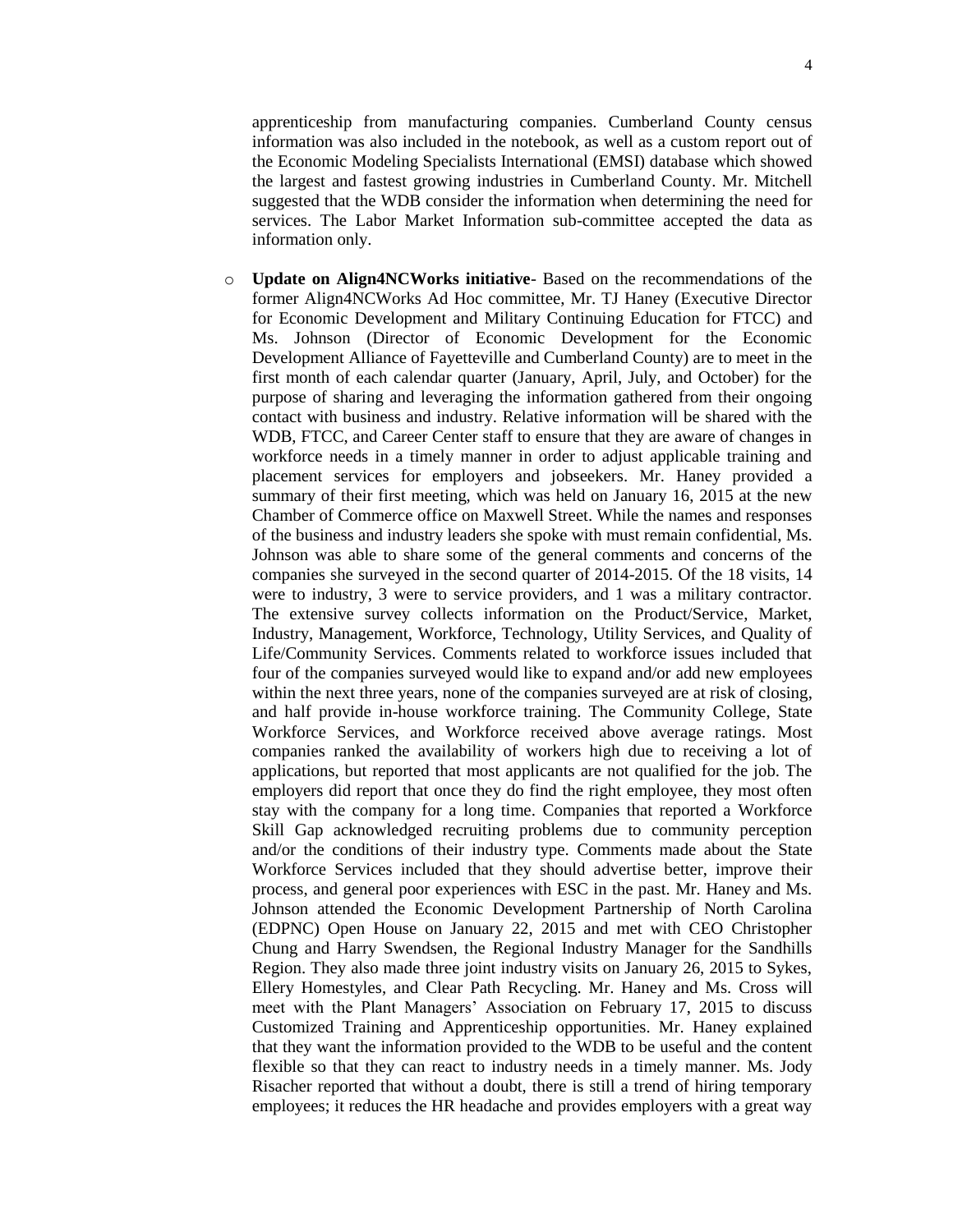to test drive potential employees. Ms. Cross wondered when the results of the '1000 in 100' initiative would be released. Mr. Lott reported that Cumberland County met with 13 employers, exceeding the requirement of 10, and that they expect the results at the end of March. Ms. Esther Acker requested the average ratings reported in the Industry Contact Team update to be presented as a percentage. Mr. Haney's report was a good snapshot of the information gathered from employers, which will remain anonymous. With the resurgence of successful placements in advanced manufacturing industries including machining, welding, and HVAC, Mr. McCune suggested researching and developing internship opportunities. Discussion took place regarding the different terms for work-based learning (i.e. apprenticeship, customized training, work experience, on-the-job training, etc.). Ms. Gibson explained that internships can be paid or unpaid. Mr. Haney acknowledged that there is a need to build a bridge between classroom training and work experience. Individuals who have work experience will be more eligible for employment. Ms. Cross said that preapprenticeship does bridge the gap; individuals receive the classroom training, but need the hands-on work experience. Graduates with no work experience are a tough sell for employers. Several programs, including Apprenticeship, Customized Training, and OJT, can be customized to fit the needs of the employer. Mr. Mitchell explained that if they provide courses for individuals in areas where there are not enough jobs, they will lose faith and the College will lose students. For example, there are seven machinist jobs in the state and none of them are in Cumberland County. Mr. Haney added that in many cases, the employer only needs one or two employees, and the equipment required for the training is costly. It is difficult to justify training in these instances, but for industries with very specific needs (i.e. machinists, tool and die makers, CNC operators, etc.), Mr. Haney is in the process of developing a generic request to meet the needs of several companies for the purpose of classroom training (i.e. to cover general terms common to the industry). The individuals will then receive hands-on training with the applicable employer. Ms. Cross shared her concern that individuals that cannot obtain the specified training, and furthermore, employers who cannot find qualified candidates, will go elsewhere. Ms. Edith Edmond suggested partnering with other colleges or companies until there is a demand in Cumberland County for the specialized occupations and we can build an infrastructure locally. She also said that employers need to realize that in some cases, they may have to entice employees from other companies, even those outside the county; there are several Cumberland County residents that work in Lee County. Above all, industry needs to be brought back to Cumberland County. The Labor Market Information sub-committee accepted the update as information only.

The sub-committee meeting was adjourned for lunch at 12:04 pm.

The meeting was called back to order at 12:36 pm.

Mr. Bob Knight, Director of Workforce Policy & Government Relations with ResCare, provided an overview of the anticipated changes as a result of WIOA. Mr. Knight is responsible for federal workforce policy, particularly legislation and regulations related to the Workforce Investment Act (WIA). He provides legislative analysis and technical assistance, speaks at various meetings and conferences, and serves as a director for the Coalition for Workforce Solutions (CWS). Mr. Knight served as President of the National Association of Workforce Boards (NAWB) for 22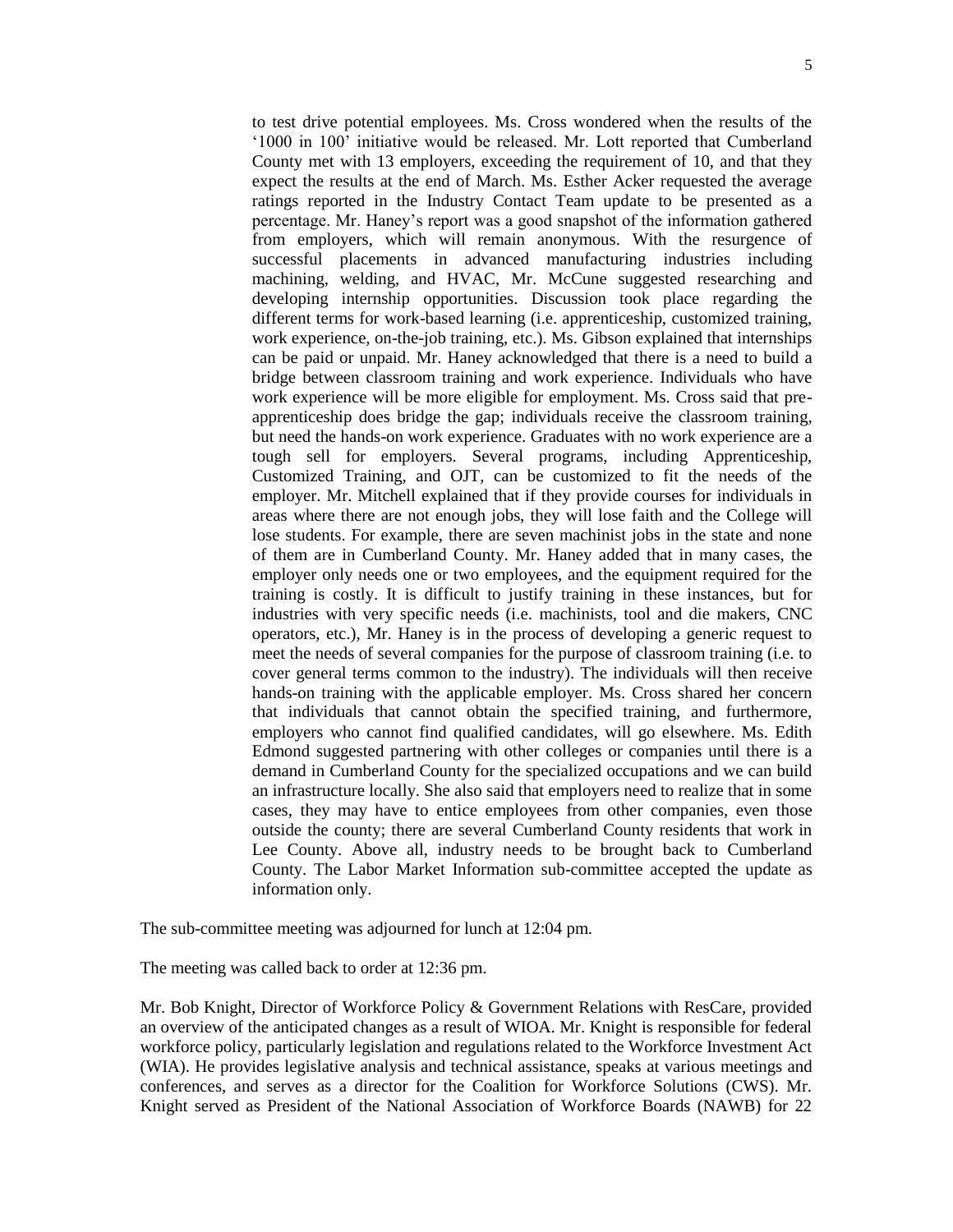years (previously known as the National Association of Private Industry Councils, or NAPIC). He also served as a Professional Staff Member with the United States Senate Sub-committee on Employment and Training where he was responsible for employment and training policy and legislation, including the Comprehensive Employment and Training Act (CETA) and the Private Sector Initiative Program, which established the workforce board concept. The WIOA regulations that were expected to be released in January are now slated for this spring, but states and local areas are expected to implement the changes immediately. The current plans call for five sets of regulations, affecting programs including WIA, Adult Education & Literacy, Voc Rehab, and Job Corps. Mr. Knight acknowledged that historically, when a new workforce bill is issued, the economy takes off. The main WIOA goals for Workforce Boards call for stronger ties to business and a focus on outcomes. The Board should be smaller, but more effective and efficient, and more strategic. They don't need to know every detail, but should be transparent with their goals and objectives. The new law emphasizes that Boards will be required to focus on partnerships, especially those dealing in business, education, labor, community organizations, and economic development. Local Board functions will include a lot more detail on the planning process than what is in the current WIA law. Workforce areas will have to strategize together as a region, and give emphasis to labor market information, use of technology, employer engagement, and career pathways development. They will have to coordinate with partners in the community to leverage the resources and information they have. In essence, the expectation is to create a system for all programs to work in tandem to help citizens find (better) jobs. The first step is to change the culture of the traditional 'One-Stop' to an integrated system with a variety of partners (including WIOA Adult, Dislocated Worker & Youth Programs, Adult Education & Literacy, Wagner-Peyser Employment Service, and Vocational Rehabilitation). When it comes to training related to work, job placement is the ultimate goal. There will be increased emphasis on occupational training, On-the-Job training, combined workplace training and related instruction, internships and work experiences related to careers, and Customized Training. Skill upgrading and retraining will be the goal for individuals who have jobs, but are looking for their next, better job (i.e. fast food workers encouraged to go back to school). Also emphasized in WIOA are options including Class-Size training, which fits into program designs for pre-apprenticeship, career pathways and sectoral initiatives. For the purposes of WIOA, Career Pathways are defined as "a combination of rigorous and high-quality education, training, and other services that" align with skill needs of industries, includes education options concurrent with workforce preparation activities for an occupation cluster, accelerates education and career advancement, and helps entrance or advancement within specific occupations. Business services will aim to get employers involved as training agents so that jobseekers can get the specialized skills they need. Mr. Knight expects basic program funding to stay the same through the transition into WIOA, and he predicts that key parts of the next presidential debate will include several workforce-related concerns, including the income gap and inequality, income mobility, and low wages. Local Workforce Boards will be a key component of the legislation's vision of a Work-Based Learning and Training System. Employer participation is required as programs provide opportunities to learn while working in a job (i.e. OJT, Apprenticeship, Customized Training, Class-Size Training, etc.). Career pathways and credentialing strategies will also be relevant to the vision for life-long learning. WIOA will mean a lot of changes to Youth Programs, including that 75% of funds must be spent on Out-of-School youth ages 16-24 (In-School age range is 14-21), and at least 20% of funds must go toward work experience, to include summer jobs, apprenticeships, OJT, and internships. Individualized plans for Youth Program participants will stress career pathways and credentials. Mr. Knight acknowledged that one of the biggest challenges for the Youth Program will be to motivate the male population. He encouraged the notion of promoting a new and improved local Youth Program; the first step would be to stop calling it "Youth Program," at least at the community level and for marketing purposes. Takeaways of Mr. Knight's presentation for the Board included reimagining the local plan with a strategic focus, restructuring the Board to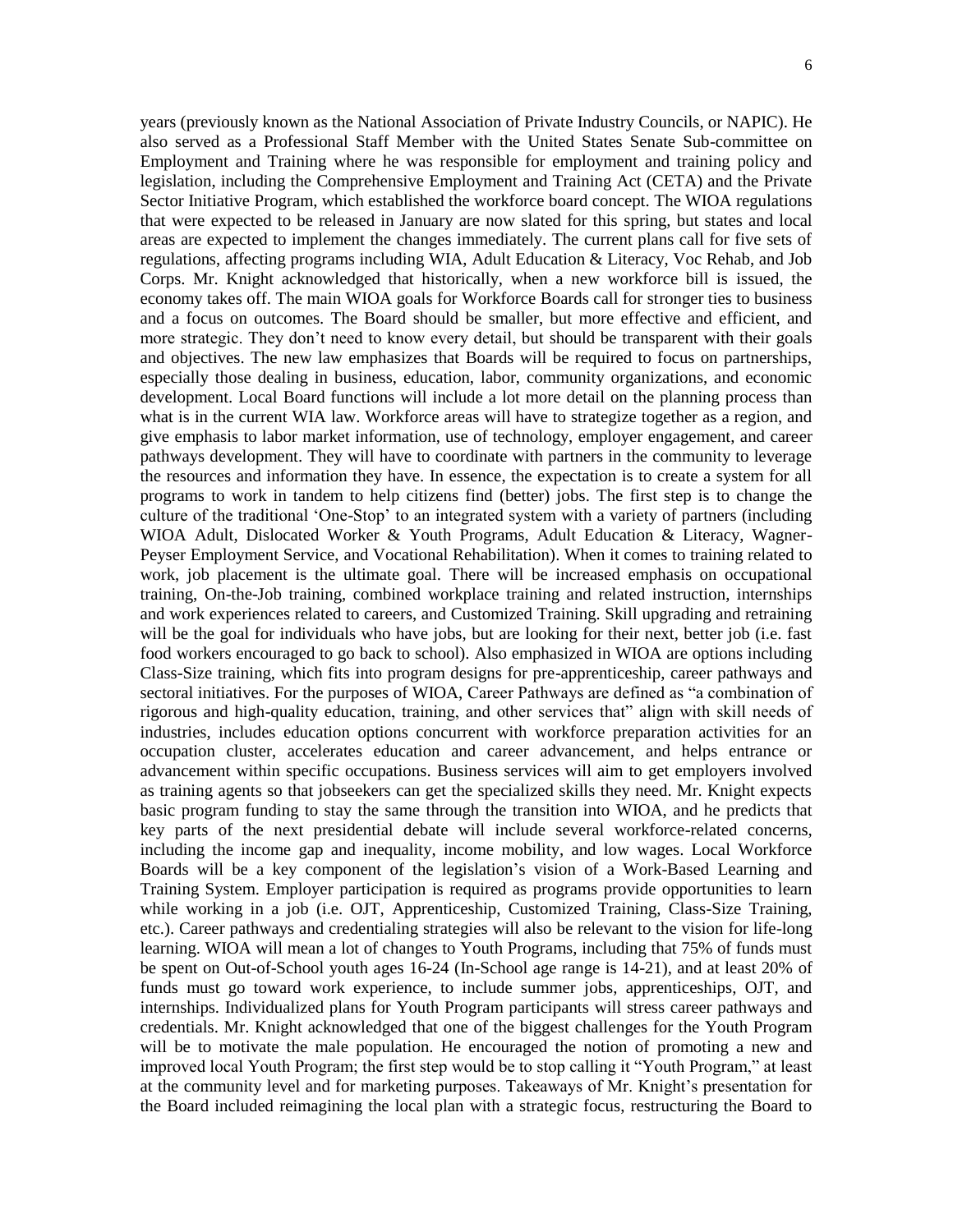The sub-committee meeting resumed.

- **Program Activities and Community Relations-** Ms. Esther Acker, Chair of the Program Activities and Community Relations sub-committee, presented two items of information:
	- o **Update on Integrated Service Delivery** –Mr. Tony Rand, Career Center Manager, provided an update regarding the progress of Integrated Service Delivery (ISD). The ISD Leadership Team (Mr. Rand, Mr. Lott, Ms. Troy, and Ms. Marsha Horne) continue to meet as needed to ensure improvements to services and procedures. In an effort to investigate ways to improve customer flow and wait time, they visited the Social Security Administration Office on Rowan Street to observe how they efficiently process over 400 customers a day. The team is considering adopting a numbering system similar to the SSA Office and will realign the teams to ensure that staff resources are assigned most effectively. The Division of Workforce Solutions is anticipated to visit in April to complete the Career Center Certification process. The team is continuing to explore the possibility of redesigning the Career Center and/or prospecting for other locations. Included with the update was a summary report of the many activities and services that the Career Center has provided since July 1, 2014. Mr. Rand reported that he was impressed with the quality of staff and their dedication to helping people find work. The Program Activities and Community Relations sub-committee accepted the update as information only.
	- o **Update on Cumberland County as a Work-Ready Community** In follow up to the Board's vote at the December 9, 2014 to explore applying to become a Certified Work-Ready Community, Mr. Lott shared the information and criteria reported by consultant, Dr. Stephanie Deese, who directed the Career Readiness Credentials (CRC) process for many years as part of the Community College System. The criteria for counties to be certified, which is based on population size, includes the attainment of a certain number of CRCs, improvement in high school graduation rates, and commitments from employers to use the CRC in their hiring process. In order for Cumberland County to become a Certified Work-Ready Community, we would have to obtain commitment from 158 employers; we currently only have one. We would also have to show a continued increase of high school graduation rates of 2% per year. Based on this information, it was recommended that the WDB support staff, along with the Program Activities and Community Relations sub-committee, address these issues over the next six months. The WDB will continue to evaluate the proper steps to take, and the prospects for success, and make a decision on whether to apply for the fall round in late September. Ms. Cross said that she will share the insight she gains from her participation on the committee assisting Lee County with submitting their application. Several handouts regarding the ACT Work-Ready Community and National Career Readiness Certificate initiatives were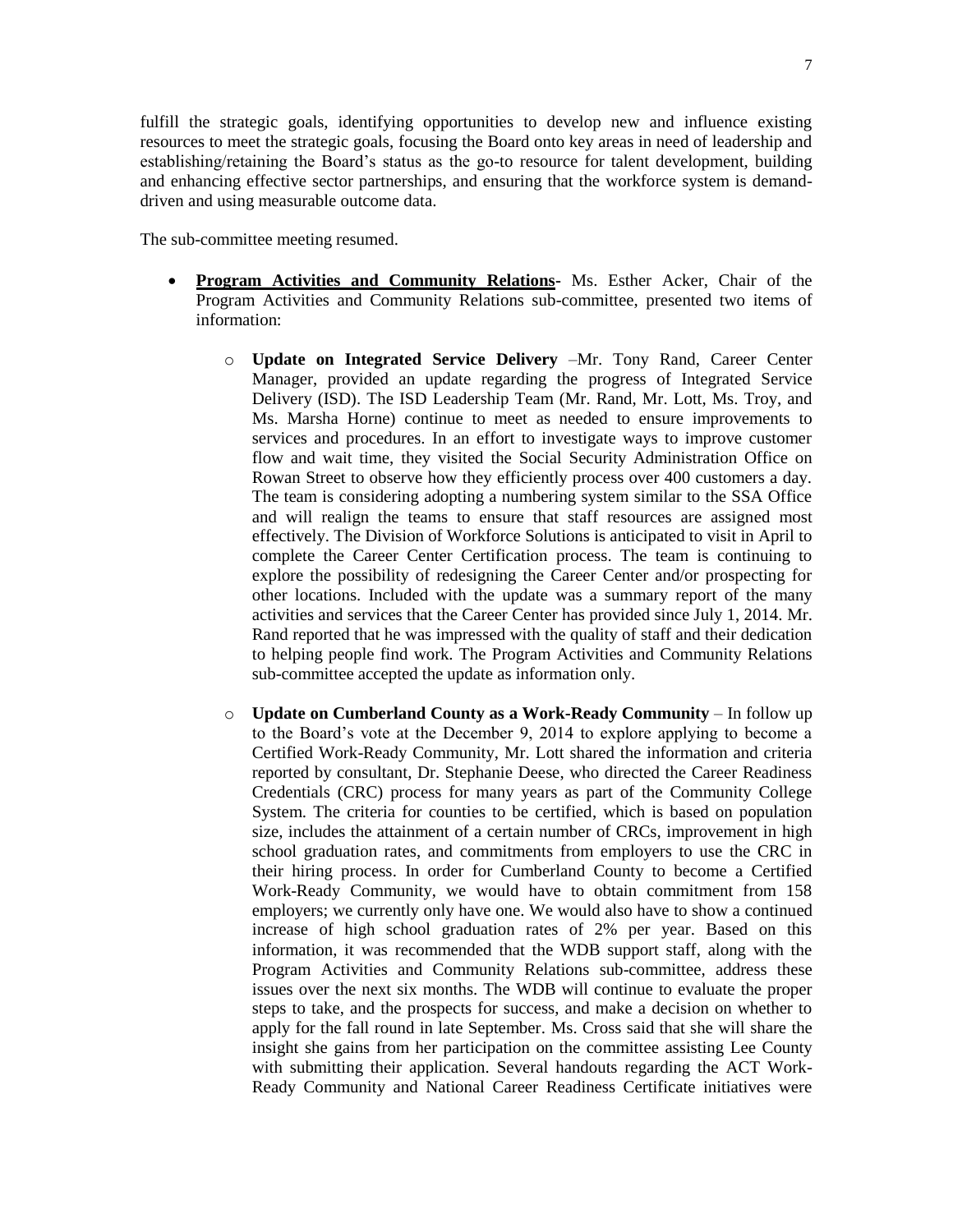included in the notebook for information purposes. The Program Activities and Community Relations sub-committee accepted the update as information only.

- **Marketing/Bylaws/Nominations-** Ms. Thompson, Chair of the Marketing/Bylaws/ Nominations sub-committee presented two items of information:
	- o **Website Update** Ms. Lott reported that several items of information have been sent to Biz Tools One to load onto the WDC website, [www.ncworkscc.com.](http://www.ncworkscc.com/) Ms. Peggy Aazam will receive training from staff at Biz Tools One on how to maintain and update the website upon it going live. Among the features they hope to have on the website is an interactive system for obtaining the materials for the WDB meetings. Agendas for the meetings will contain hyperlinks to the applicable materials for each agenda item. The goal is to have the materials linked to the website in advance of each meeting so that members can access and review the agenda and materials before the meeting. The materials will also be archived on the website as a reference. Mr. Lott explained that due to the upcoming changes as a result of the implementation of WIOA, they are revising and updating the information for the website accordingly. He advised that they may have to wait until the WIOA regulations are issued in order to update some of the information, which may delay the launch of the website. The Marketing/Bylaws/Nominations sub-committee accepted the update as information only.
	- o **Recognition Banquet** In follow up to the Board's vote at the December 9, 2014 to plan a luncheon to spotlight success stories of participants in the Adult, Dislocated Worker and Youth Programs, as well as recognize an outstanding partner, employer, and Board member, Mr. Lott shared the criteria the state uses to determine the recipients of the Governor's Awards for Excellence in Workforce Development at the annual NC Workforce Development Partnership Conference. The event, which will be a luncheon in order to maximize attendance, will be overseen by the Marketing/Bylaws/Nominations subcommittee. The contractors, ResCare and Cumberland County Schools, will submit the participant success stories for consideration, and the ISD Leadership Team will recommend the employers and partners. The Marketing/Bylaws/Nominations sub-committee will make the final selections based on the established criteria, and the narratives will be forwarded for consideration of state recognition. Ms. Thompson asked who they are trying to reach by holding the event. Mr. Lott said they hope to create a higher visibility and sense of community. Mr. Rand added that the banquet will generate enthusiasm and may inspire others in the community, as well as promote attention and interest in the programs and services. Submitting nominations to the statewide competition will also generate further recognition. Ms. Cross said that she is on a mission to have a Cumberland County participant win a Governor's Award for Excellence at the Workforce Development Conference; it has been 14 years since a Cumberland County youth was recognized. Ms. Cross has written several award-winning nominations in conjunction with the Apprenticeship Program. Mr. Mitchell acknowledged that there is great success in Cumberland County, as evidenced at the annual Youth Program recognition banquet. The Board will assist with establishing the criteria for outstanding Board member. Ms. Gibson made a motion to approve the recommendation to proceed with plans for a recognition luncheon banquet; Ms. Cross seconded the motion. The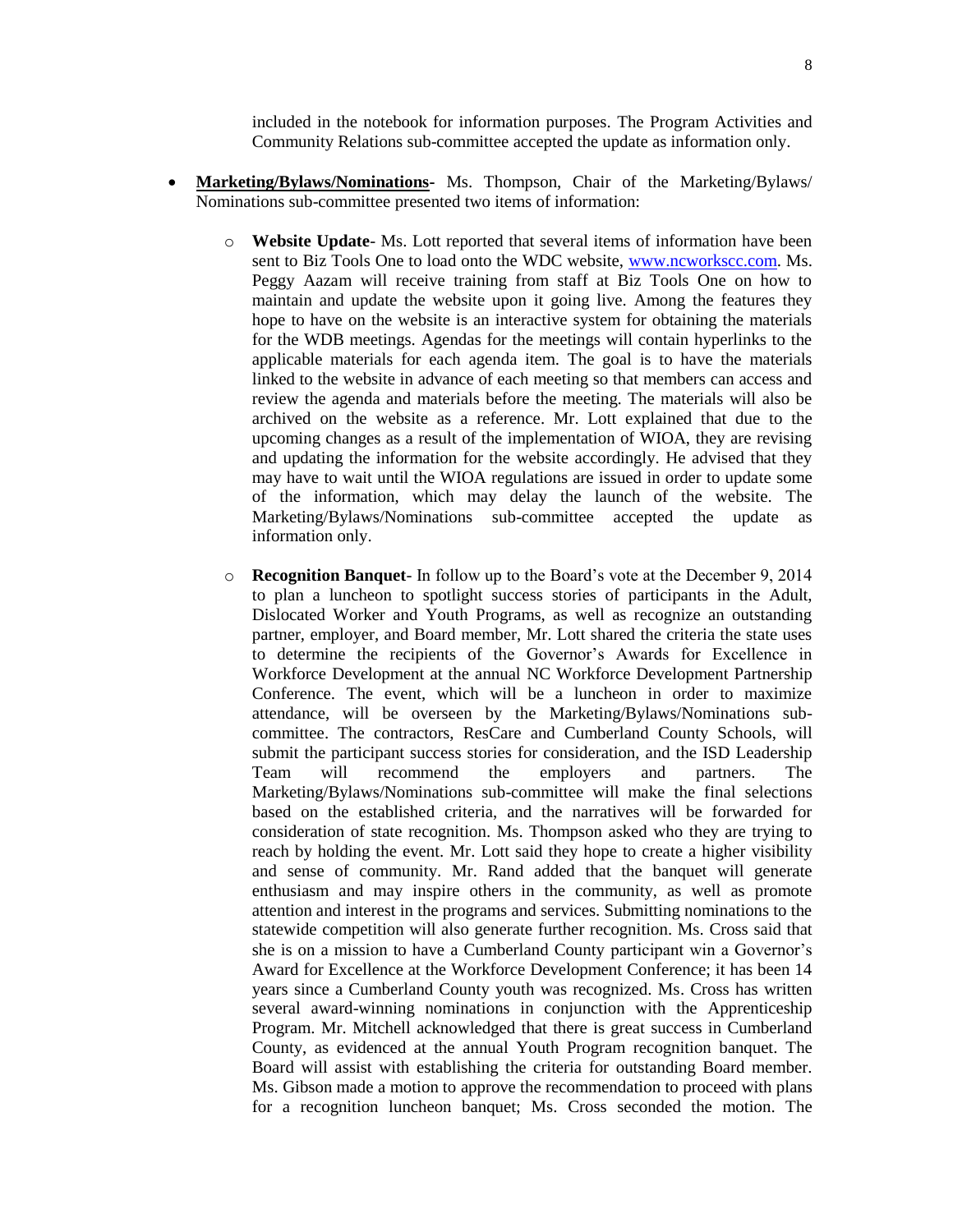Marketing/Bylaws/Nominations sub-committee voted to bring their recommendation to the full Board for their consideration.

Mr. McCune presented Ms. Krista Sincyr (Accountant and WDB Support Staff member 2012- 2015) and Ms. Edmond (DWS Manager and WDB member 2011-2014) with tokens of appreciation for their superior service, direction, guidance, and support to the residents and businesses of Cumberland County.

## **OFFICIAL MEETING**

**I. Call to Order -** The February 10, 2015 meeting of the Workforce Development Board was called to order by the Board Chair, Mr. David McCune, at 1:47 PM.

**II. Recognition of Guests** – Mr. McCune welcomed and thanked the guests in attendance. He welcomed Mr. Jenson McFadden, President of DM Transportation, Inc. Mr. McFadden was recommended by Ms. Ellen Morales, and he has applied to become a member of the WDB.

**III. Ethics Awareness and Conflict of Interest Statement** – Mr. McCune read the North Carolina State Ethics Commission Ethics Awareness & Conflict of Interest reminder statement to the Board.

**IV. Approval of Minutes -** Mr. McCune asked the members to review the minutes from the December 9, 2014 WDB meeting. A motion was made by Ms. Acker to approve the minutes as read; the motion was seconded by Ms. Gibson and passed unanimously. The approved minutes will be posted on the Workforce Development Board website at the conclusion of the Board meeting.

Mr. McCune asked the Board members for their comments about Mr. Knight's presentation. Ms. Hoppmann said that the new WIOA law is a moving target. Ms. Gibson wondered about the different definitions for "career pathways." Mr. Mitchell acknowledged that class-size training, an option lost in WIA, will be a plus for employers. Mr. McCune spoke about the building dedication and ribbon-cutting ceremony for the FTCC Collision Repair and Refinishing Technology Center that took place on February 4, 2015. Governor Pat McCrory and several community leaders were at the dedication of the Center, which will be the home of the Collision Repair and Refinishing Technology Associate Degree program at FTCC. The two-year program is part of FTCC's answer to the skills gap in collision repair based on a detailed analysis of the current program. The new program and curriculum is based on true industry needs and carefully crafted through collaboration with collision repair industry leaders. Graduates of the program will obtain stackable, industry-recognized certifications and technical skills, including an associate of applied science degree, nine professional certifications from the Inter-Industry Conference on Auto Collision Repair (I-CAR), four professional certifications from the National Institute for Automotive Service Excellence (ASE), five manufacturer certifications, and an insurance adjuster license. The result is qualified candidates prepared to seek employment in the in-demand collision repair industry. Ms. Gibson acknowledged that the program is a great example of the comprehensive career pathway model. Mr. Haney said they should use the amazing model for the manufacturing industry. Mr. Mitchell added that there are employers committed to hire graduates of the program at a starting salary of over \$40,000. The dedication was a celebration of the strength of the collaboration of community leaders in business, education, and government, and the resulting positive impact it will have on students' lives, the collision repair industry, and the global workforce and economy.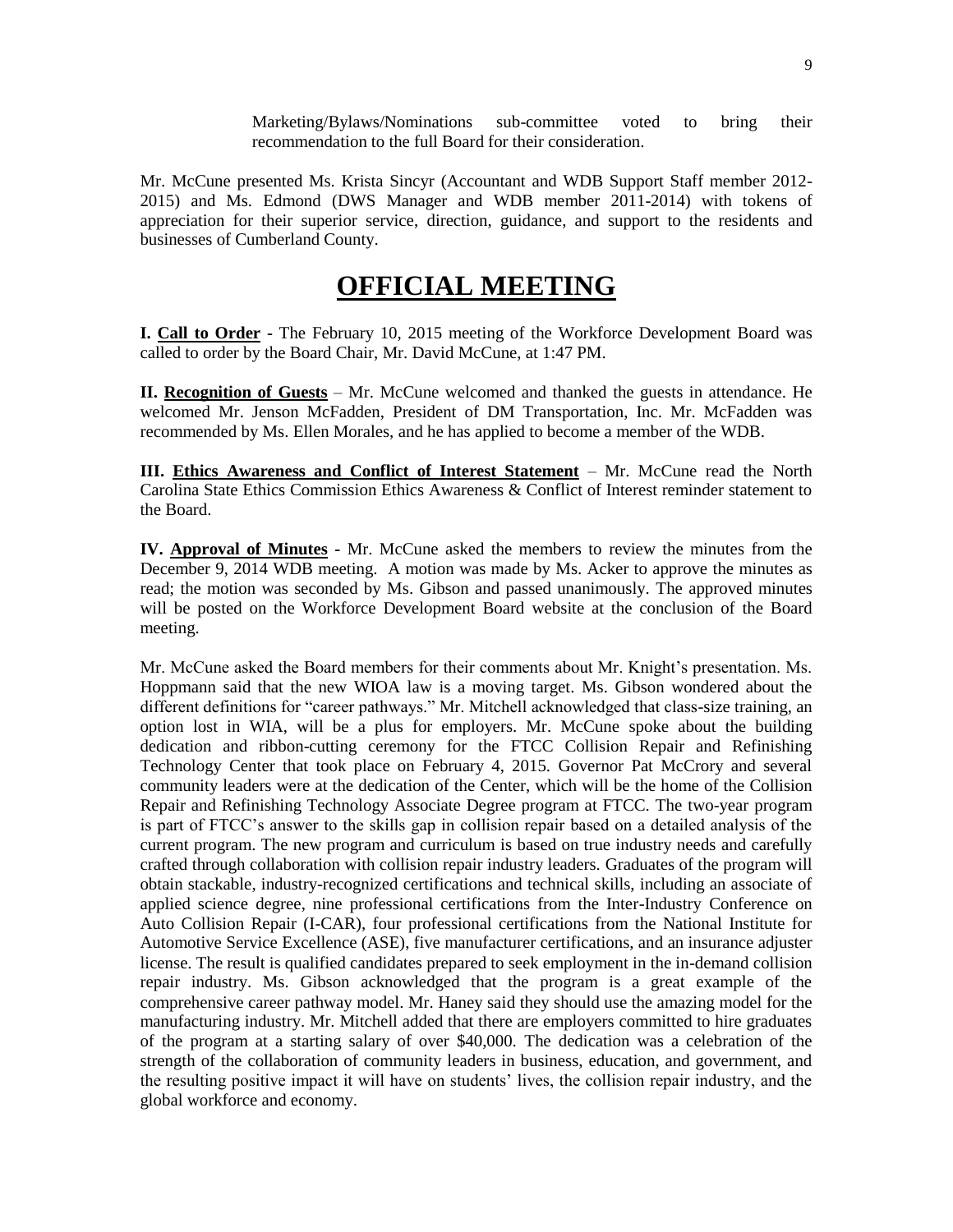**V. Sub-Committee Reports –** Sub-Committee Chairs presented information to the full Board that had been previously considered by the Sub-Committee members in the committee meetings. All information presented was also included in the Board notebooks for review.

- *Business and Finance –*Ms. Linda Hoppmann presented the following information to the Board:
	- o Finance Report– Ms. Nedra Rodriguez presented an updated financial report to the Business and Finance Sub-committee. The Board accepted the report as information only.
- *Planning and Evaluation* Mr. Richard Everett presented the following information to the Board:
	- o Youth Council Report Ms. Charlene Cross, Chair of the Youth Council, provided an updated on the Youth Council to the Planning and Evaluation subcommittee. The Board accepted the report as information only.
	- o Update on Contract for WIA Adult & Dislocated Worker Program Ms. Lorria Troy, Program Director for ResCare Workforce Services, provided an update on the WIA Adult & Dislocated Worker Program to the Planning and Evaluation sub-committee. The Board accepted the report as information only.
	- o Update on Contract for WIA Youth Program Mr. Chip Lucas, Executive Director, Career and Technical Education, for Cumberland County Schools, provided an update on the WIA Youth Program to the Planning and Evaluation sub-committee. The Board accepted the report as information only.
- *Labor Market Information* Ms. Cathy Johnson presented the following information to the Board:
	- $\circ$  Review of most recent LMI report Mr. Jim Lott, Director, shared the most recent Labor Market Overviews provided by the Labor & Economic Analysis Division (LEAD) of the NC Department of Commerce, as well as Cumberland County census information and a custom report out of the Economic Modeling Specialists International (EMSI) database to the Labor Market Information subcommittee. The Board accepted the reports as information only.
	- o Update of Align4NCWorks Initiative- Mr. TJ Haney provided an update of the activities and efforts resulting from the recommendations of the Align4NCWorks ad hoc committee to the Labor Market Information sub-committee. The Board accepted the reports as information only.
- *Program Activities and Community Relations –*Ms. Esther Acker, Chair of the Program Activities and Community Relations sub-committee, presented the following information to the Board:
	- o Update on Integrated Service Delivery Mr. Tony Rand, Associate Vice President/Career Center Manager, provided an update on the progress of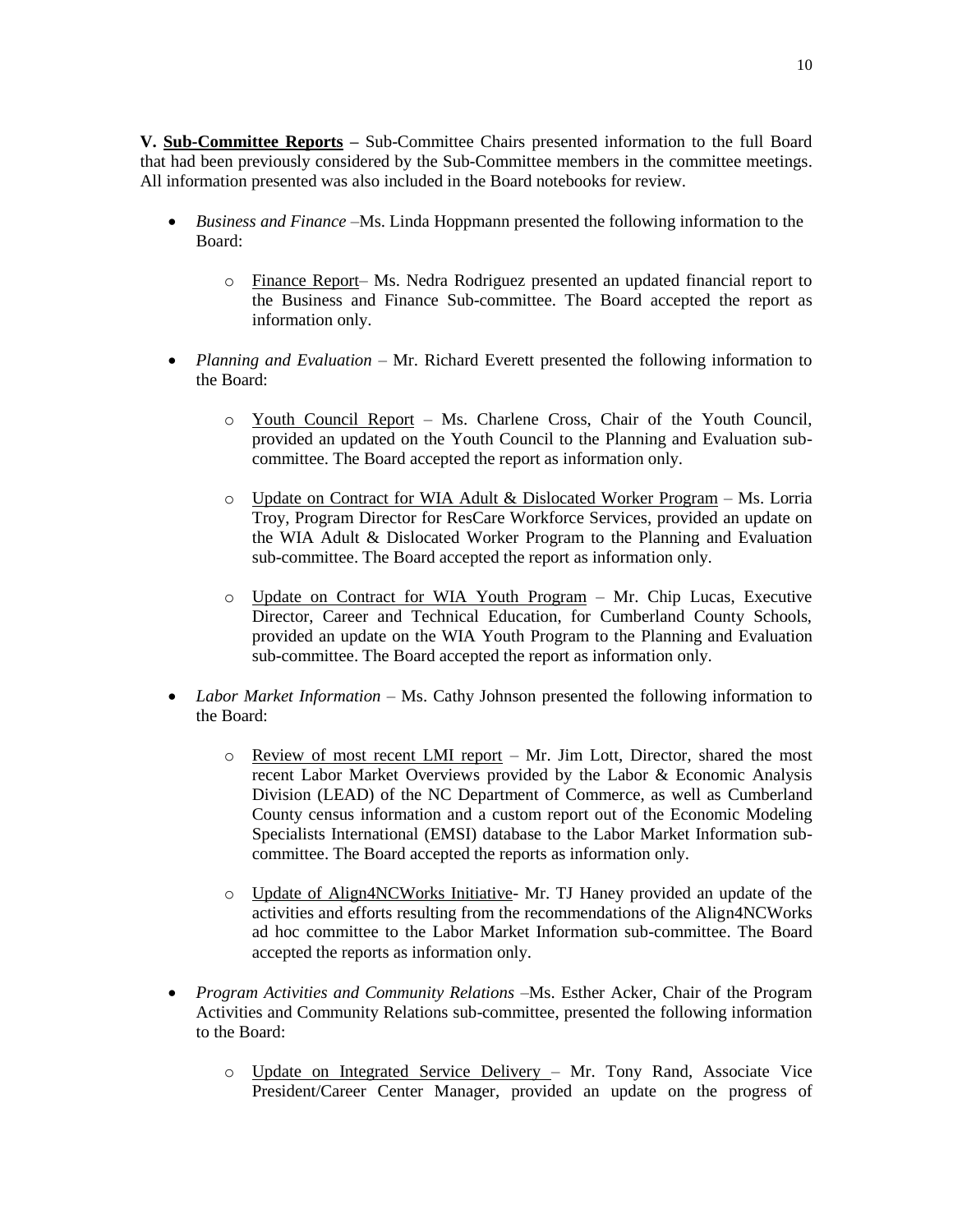Integrated Services Delivery to the Program Activities and Community Relations sub-committee. The Board accepted the update as information only.

- o Update on Cumberland County as a Work-Ready Community- Mr. Lott provided an update on the exploration of Cumberland County applying to be a Work-Ready Community to the Program Activities and Community Relations subcommittee. The WDB will continue to evaluate the proper steps to take, and the prospects for success, and make a decision on whether to apply for the fall round in late September. The Board accepted the update as information only.
- *Marketing/Bylaws/Nominations –* Ms. Esther Thompson presented the following information to the Board:
	- $\circ$  Website Update Mr. Lott provided an update on the progress of the development of the WDC website to the Marketing/Bylaws/Nominations subcommittee. The Board accepted the update as information only.
	- $\circ$  Recognition Banquet Mr. Lott presented additional details for hosting a luncheon banquet to recognize outstanding participants, employers, partners, and a WDB member to the Marketing/Bylaws/Nominations sub-committee. Ms. Gibson made a motion to approve proceeding with plans for a luncheon; the motion was seconded by Ms. Thompson and passed unanimously.

**VI. Director's Report** – Mr. Lott referred to the Director's Report located in the "Additional Items" tab of the notebook. The North Carolina Community College System is working with local Directors to develop a workforce strategic plan. The Cumberland County WDB should use that, along with the new WIOA law, which will include some changes in Board membership, to develop a new strategic plan by August. As part of the new plan, the WDB may want to restructure the sub-committees to coordinate with the plan's goals. The US Department of Labor-Employment Training Administration has delayed the issuance of the WIOA regulations until "sometime in late spring." Will Collins, Assistant Secretary of the Department of Commerce, has announced a new organizational structure. Eight new Regional Oversight Manager positions have been created to oversee and coordinate workforce activities for each of the eight prosperity zones. These positions will oversee local DWS offices, serve on the Workforce Boards, and be heavily involved in economic development and apprenticeship programs. In addition, several new positions (Chief Operations Officer, Administrative Director, and Director of Work-Based Learning) will report directly to Mr. Collins. DWS conducted a review of the Cumberland County WDB competitive procurement process and found that it has "adequate systems in place to conduct the procurement of their WIA services. They have conducted their PY2014 procurement procedures fairly in terms of adherence to the applicable rules and regulations, maintaining efficiency and effectiveness while having adequate trails of the entire procurement process." Mr. Lott thanked the Board and staff members who participated in the RFP reviews and procurement process. As discussed briefly during the meeting, Mr. Lott reported the "1000 in 100" initiative has completed the employer interviews; Cumberland County exceeded their goal and met with 13 employers including Bass Air, Cape Fear Valley Hospital, Cargill, DAK Americas, Eaton, Goodyear, Hercules Steel, U-Teck, and Vanguard. A final report is expected by the end of March. Upcoming job fairs include the DSS March to Work Job Fair (March 10, 2015 at the Crown Expo Center), Civilianjobs.com Military Job Fair (March 11, 2015 at the Fort Bragg Club), and the Library Job Fair (March 18, 2015 at Headquarters Library).